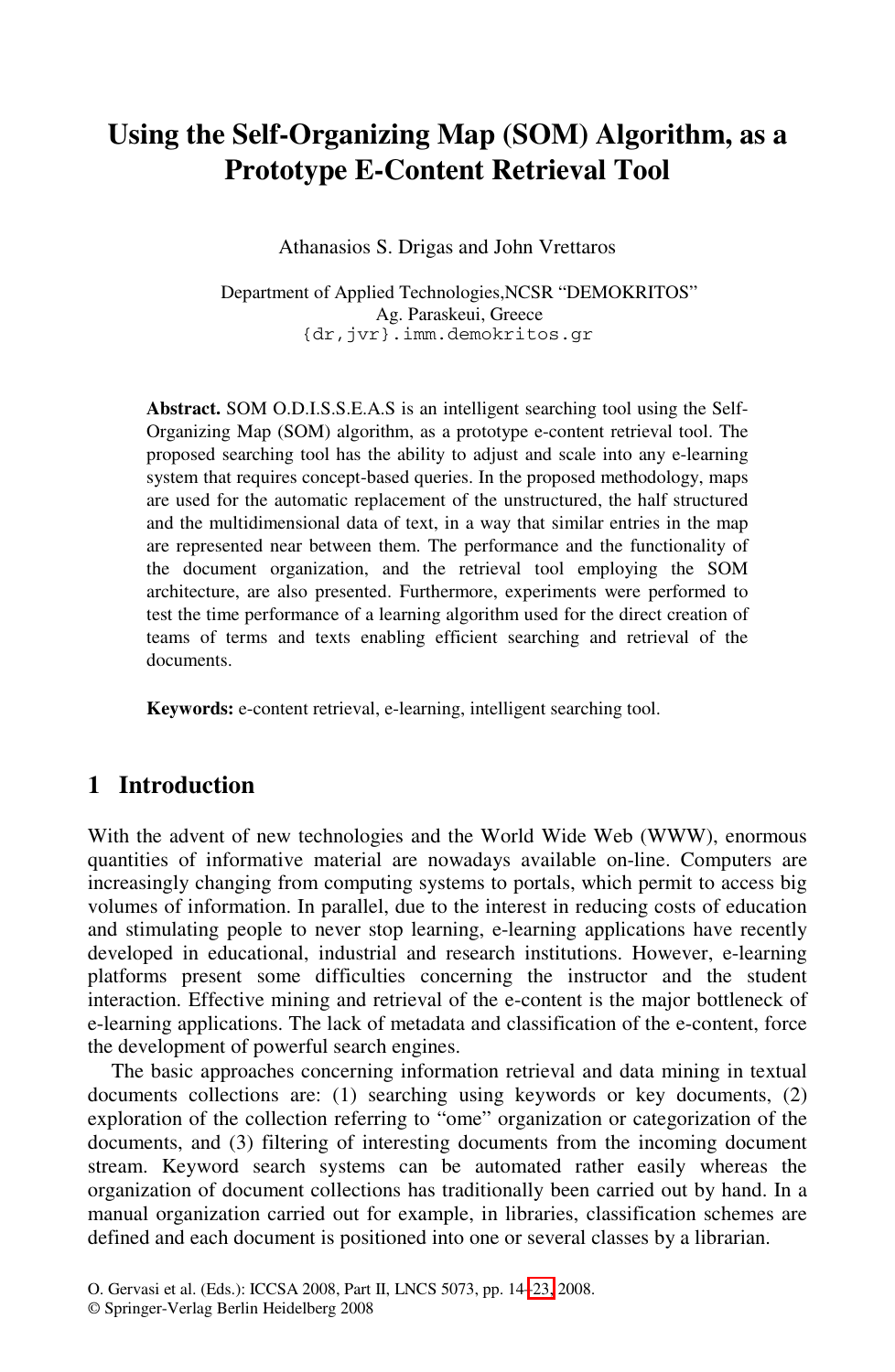Similarly, in the current hypertext systems the links between related documents are most often added by hand. One of the traditional methods of searching for texts that match a query is to index all the words (terms) that have appeared in the document collection. The query itself, typically a list of appropriate keywords, is compared with the term list of each document to find documents that match the query. In the existed applications, the educational content is multilingual and heterogeneous. Therefore, simple keyword queries are not capable for efficient mining of the available information. In order to bypass the aforementioned bottlenecks, we propose the use of Artificial Neural Networks (ANN). Due to their wide range of applications, ANNs have been an active research for the past decades [2]. A large variety of learning algorithms have been evolved and being employed in ANNS. A further categorization divides the network architectures into three distinct categories: feedforward, feedbackward and competitive [2]. The self-organizing maps or Kohonen's feature maps are feedforward, competitive ANN that employ a layer of input neurons and a single computational layer [7]. The neurons on the computational layer are fully connected to the input layer and are arranged on an N-dimensional lattice. In this paper, we shall use the SOM algorithm to cluster contextually similar documents into classes.

The ability of the SOM algorithm to produce spatially organized representations of the input space can be utilized in document organization, where organization refers to the representation and storage of the available data. An architecture based on the SOM algorithm that is capable of clustering documents according to their semantic similarities is the so-called WEBSOM architecture [4,5,6,7]. The WEBSOM consists of two distinct layers where the SOM algorithm is applied. The first layer is used to cluster the words found in the available training documents into semantically related collections. The second layer, which is activated after the completion of the first layer, clusters the available documents into classes that high probability contains relevant documents with respect to their semantic content. Due to that, the WEBSOM architecture regarded as a prominent candidate for document organization and retrieval. The structure of the paper is as follows. In the first section is presented the basic structure of the SOM architecture. The system architecture is presented in the second section. The software component constructed to illustrate the applicability of the proposed architecture is shown in the third section. Finally the performance of the training algorithm is illustrated in the final section.

#### **2 Description of the SOM Algorithm**

The basic Self-Organizing Map (SOM) can be visualized as a sheet-like-neuralnetwork array (figure), the cells (or nodes) of which becomes specifically tuned to various input signal patterns or classes of patterns or classes of patterns in an orderly fashion. The learning process is competitive and supervised, meaning no teacher is needed to define the correct output (or actually the cell into which the input is mapped) for an input. In the basic version, only one map node (winner) at a time is activated corresponding to each input. The locations of the responses in the array tend to become ordered in the learning process as if some meaningful nonlinear coordinate system for the different input features were being created over the network.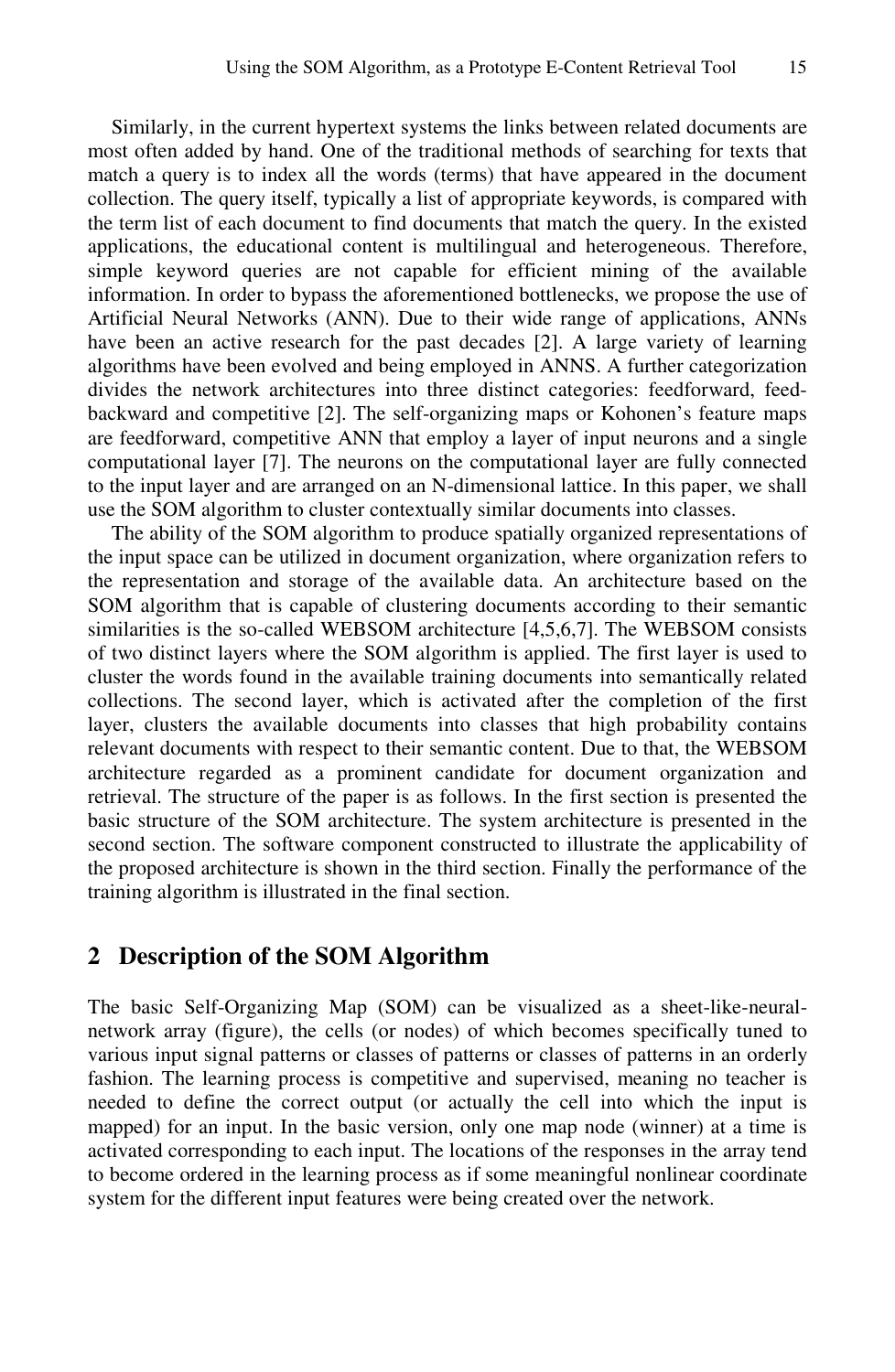Due to its competitive nature, the SOM algorithm identifies the best-matching, winning reference vector  $w(k)$  (or winner for short), to a specific feature vector  $x<sub>i</sub>$ with respect to a certain distance metric. The index s of the winning reference vector is given by:

$$
s = \arg\min_{l=1}^{L} \|x_j - w_l(k)\|,
$$
 (1)

where  $\| \cdot \|$  denotes the Euclidean distance.

A neighborhood updating, especially in the early iterations, is performed in order to achieve a global ordering of the input space onto the lattice, which is crucial for the good resolution of the map [4]. The term basic SOM will henceforth denote the on-line algorithm proposed by Kohonen [4] without any modification of speed-up techniques.

#### **2.1 Salton's Vector Space Model**

The vector space model [8] has been widely used in the traditional IR field. Most search engines also use similarity measures based on this model to rank web documents. The model creates a space in which both documents and queries are represented by vectors. For a fixed collection of documents a dimensional vector is generated for each document and each query from sets of terms with associated weights, where m is the number of unique terms in the document collection. Then a vector similarity function, such as the inner product, can be used to compute the similarity between a document and a query. (Fig. 1)



**Fig. 1.** The VSM. The text on the left is represented as the vector on the right. Each line of the vector is a different word of the text. Each line's record is the frequency of the word in the text.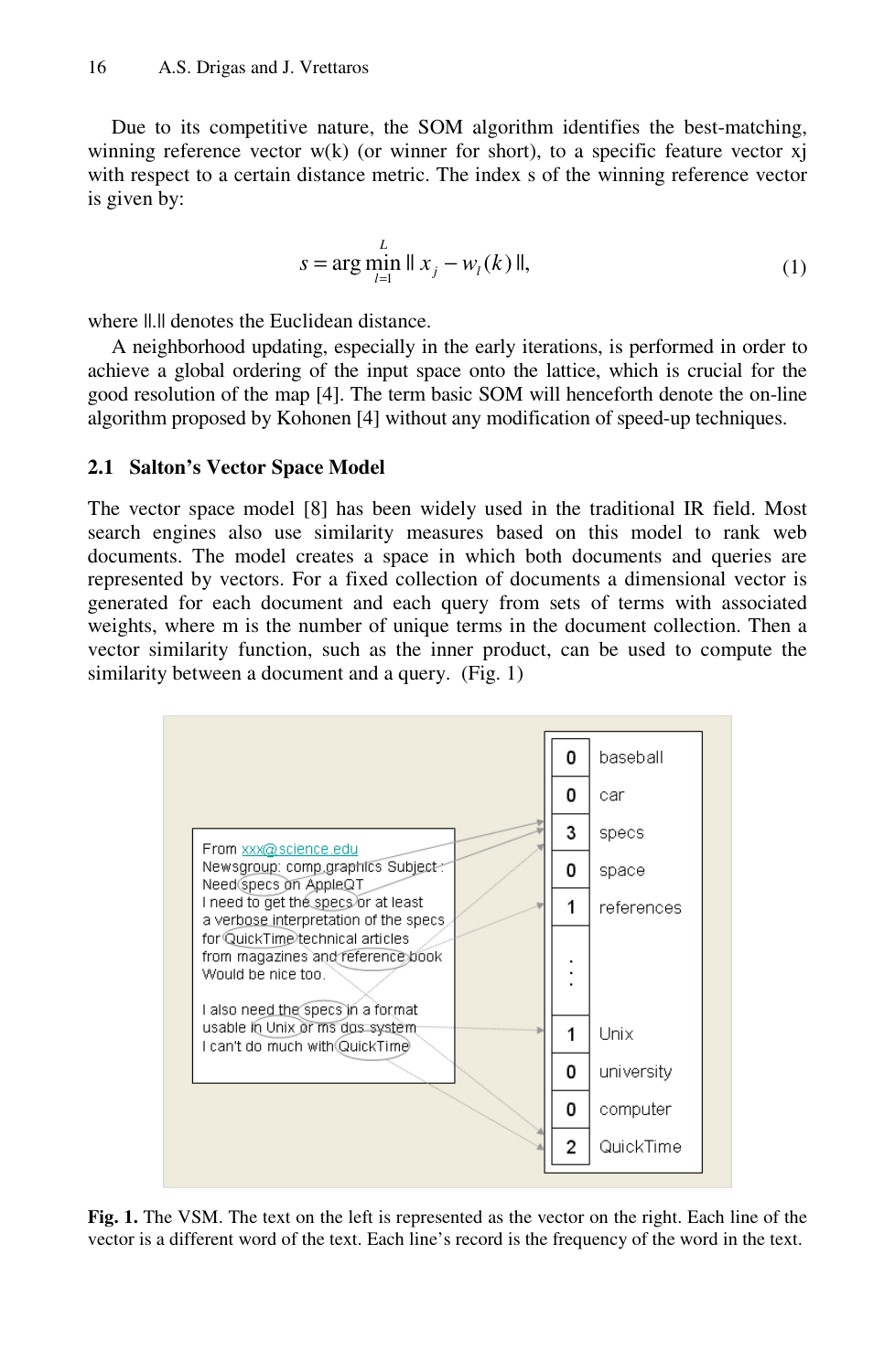The main problem of the vector space model is the large vocabulary in any sizable collection of free text documents, which results in a vast dimensionality of the document vectors.

In the following sections are presented, some methods for reducing the dimensionnality. These are applicable to all cases where the documents are encoded using the vector space model, i.e. as the document-by-word matrix.

#### **2.2 Latent Semantic Indexing**

Latent Semantic Indexing (LSI) is one alternative to the original vector space model. LSI tries to make account to the co-occurrence of terms in documents when encoding the documents. One way of interpreting the LSI is that it represents the jth document by the vector

$$
n'_{j} = \sum_{k} n_{jk} x'_{k}, \qquad (2)
$$

where  $n_{ik}$  denotes again the number of times the word k occurs in the jth document. The  $x'_{k}$  is the code that the LSI forms of the kth word by investigating the cooccurrence of the words within the documents. The term-by-document matrix, a matrix where each column is the word histogram corresponding to one document, is decomposed into a set of factors (eigenvectors) using the singular-value decomposition (SVD). The factors that have the least influence on the matrix are then discarded. The motivation behind omitting the smallest factors is that they most likely consist of noise. The vector  $x_i$  can then be formed by using only the remaining factors, whereby the dimensionality is reduced.

#### **2.3 Random Projection**

A low-dimensionality representation for documents can be obtained by a random projection of the high-dimensional representation vector into a much lowerdimensional space [3]. The benefit compared with alternative methods such as the LSI is the extremely fast computation. The accuracy of the results is still comparable.

#### **2.4 Word Clustering**

Clustering methods can be used for reducing the number of data by grouping similar items together [3]. If similar words can be clustered together, documents can be represented as histograms of words clusters rather than of individual words. Various early approaches for categorizing words have been described [3]. In languages with rigid word order, such as English, the distribution of words in the immediate context of a word contains considerable amounts of information regarding the syntactic and semantic properties of the word. The SOM has been used to cluster words based on the distributions of words in their immediate contexts [3].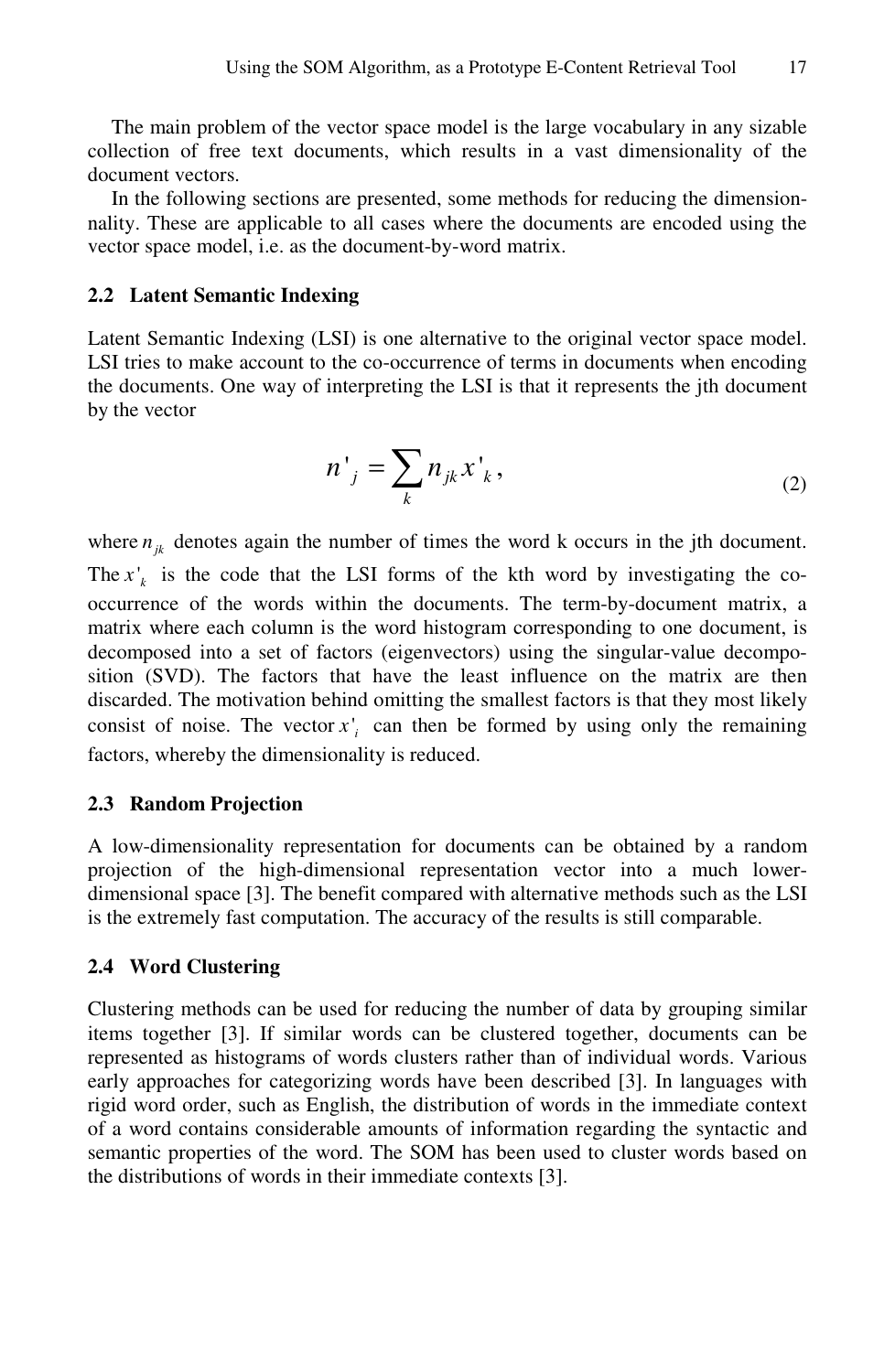#### **2.5 SOM Computation Complexity**

The computational complexity of the SOM algorithm is only linear in the number of data samples. However, the complexity depends quadratically on the number of the map units. For document maps intended for browsing the document collection, the resolution (number of map units per number of documents) should be good, since browsing is easier if there are representations of only a few, about ten documents in a map unit on the average. Hence, for such resolution, the number of map units has to be proportional to the number of documents. For very large document collections the resulting computational complexity might become problematic.

### **3 SOM O.D.I.S.S.E.A.S Description**

The authors determine the characteristics of the intelligent search based on the nature of the educational material (e-content) that interest the users (word docs, html pages, plain text). The system has the capability of document retrieval from databases aiming at the preparation and presentation of an e-learning course. The system is capable of retrieving certain educational texts by the users according to their "physical" questions. In the following paragraph we summarize the basic elements of the system. The descriptors are exported from the text of the multimedia material and transforming of these descriptors into compound search descriptors, in suitable vectors of characteristics. The authors concretize of the non supervised learning algorithm SOM for the successful information retrieval. The concrete methodology was peered against the method of simple equation of keywords as well as the one that makes use of the simple metric resemblance in the representation space of the texts (e.g. calculation of cosine between vectors and retrieval of those nearest in the vector that represents a question) because it provides better retrieval performance and releases the user from the need of creation of complicated educational components. The big advantage of the non supervised search models is that content managers are not obliged to create huge learning material (examples of questions with the connected answers). Taking into consideration that the user cannot as an expert in neural networks training, the software search module is supposed to supply him/her with the capability to search the database intelligently, via the combination of the automatic exported characteristics and his/her own keywords.

The proposed methodology for the creation of the intelligent search system is based on the SOM algorithm, described in the previous section. In the concrete application, the SOM maps are used fro the automatic placements of the unstructured or half structured and multidimensional data of text in such a way that similar entries in the map are represented near between them. Via a learning process, the t performance is illustrated in the following section, that final map allows the direct creation of teams of terms and teams of texts so that the distances between the different data can be directly used during the search and retrieval duration. An example of a previous successful application of the SOM networks in information retrieval is the web application WebSOM [2]. This application is based on the export of descriptors of texts from different SOMs, which replace the department of pretreatment, and representation of texts, in combination with a self-organized of the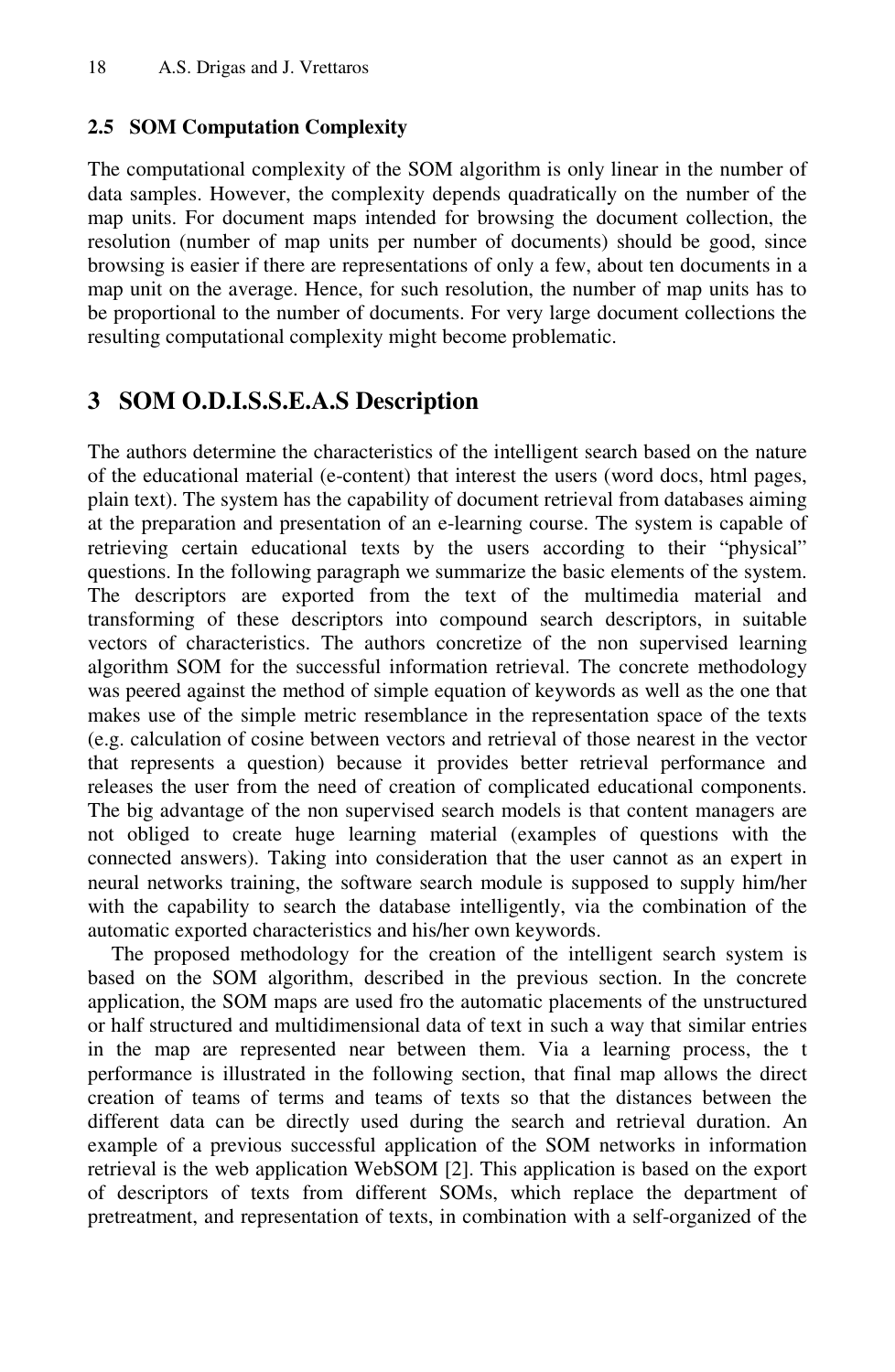retrieved texts. It also provides the capability of a two dimension depiction of texts relative between them, so that the user has in his disposal a visual representation of the material in relevant categories. As recent researchers have shown that the functionalism of such visualization considering the help that it provides in the final user is arguable, in the concrete work, we do not use the depiction of map. On the contrary, we provide the capability of information retrieval from the database according to the content of texts and thus present the results in form of a list in a declining line of resemblance so that we decrease the difficulties faced by users.

#### **3.1 Content Retrieval Using the SOM Algorithm**

The SOM algorithm has been used to retrieve educational material from a database. The methodology of this operation follows. We export the descriptors from the text of the educational material. Responsible for this task are the designers of the database system. An automate method for transformation of the descriptors of the material as well as the compound search descriptors, in suitable vectors of characteristics is used. To perform this automatic operation we have used the VSM algorithm described previously. The VSM provides efficiency of the search results. The next step is to learn the SOM with the vectors of text characteristics. The result is the clustering of the used terms and texts in teams of relevant content. Following this step we must search for relevant texts with the use of questions. After the creation of the vector of characteristics of the question it is supplied in the entry of trained SOM network. The result is the calculation of the nearest Euclidean distance of teams of texts towards the question based on the activated neurons of the map. This team will contain texts with terms of approximate weight and consequently will present the highest affinity of content with the question. Search of relevant texts in neighbor teams is the following step. The attribute of the self-organization allows the user to search different relevant texts found in teams of neighbor neurons of map. A question that is placed to the system, formulated as word or as a combination of words, activates the processes of retrieval of texts relative with the question. The system seeks in the map of teams of terms thus neurons that correspond in the terms or in the combination of terms that exists in the question. Those texts represent in concrete neurons of the map of the teams of texts activated by the terms, are selected and thus are presented in the user. Additionally, it is possible to present texts by a concrete method of using metric resemblance between texts.

### **3.2 Training**

After the creation of the vector maps, we perform training. The feature vectors are presented iteratively an adequate number of times to the neural network which perform clustering in an effort to build word classes containing semantically related words. This is based on empirical and theoretical observations that semantically related words have more or less the same preceding and succeeding words. The above process yields the so-called word categories map (WCM) [1]. After the computation of the document vectors the SOM method is used to cluster them. It is expected that the constructed documents classes contained contextually similar documents.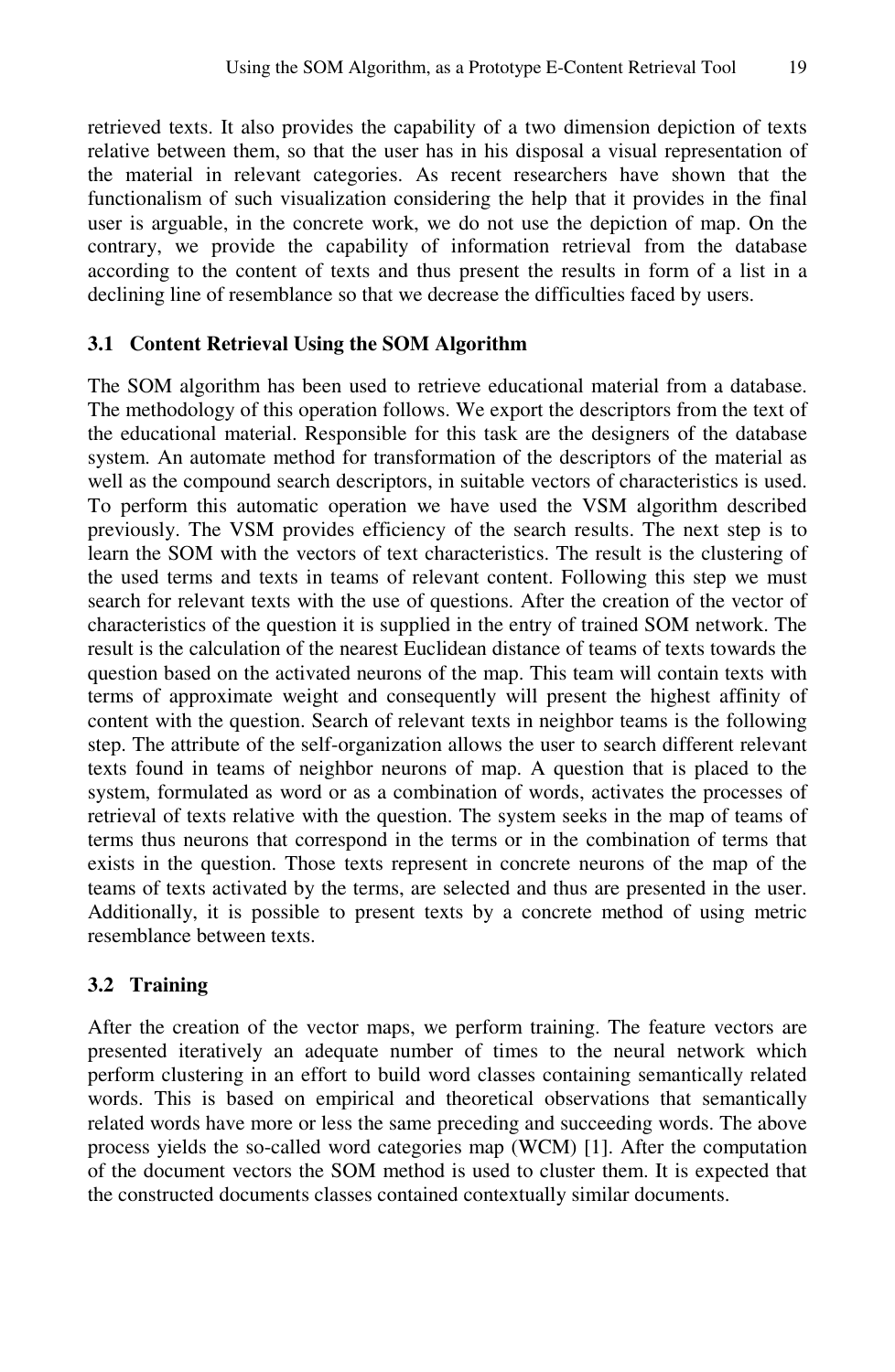### **4 Experimental Results**

The performance of the SOM algorithms in the proposed case study is illustrated in this section. The performance is measured using the Mean Square Error (MSE) between the reference vectors and the document vectors assigned to each neuron in the training phase. Furthermore the recall-precision performance is measured using query documents from a test set during the recall phase is used as an indirect measure of the quality of the document organization provided by the SOM algorithm.

To measure the effectiveness of a retrieval system, two widely used ratios are employed: the precision and the recall. Precision is defined as the proportion of retrieved documents that are relevant:

$$
P = \frac{r}{n_2} \tag{3}
$$

Recall is the proportion of relevant documents that are retrieved:

$$
R = \frac{r}{n} \tag{4}
$$

As the volume of the retrieved documents increases the above ratios are expected to change. The sequence of recall-precision pairs obtained yields the so-called recallprecision curve. Each query-document in the test set produces one recall-precision curve. An average over all the curves corresponding to query documents of the same topic obtained from the test set produces the average recall-precision curve. If the recall level does not equal to one, we proceed with the second best winner neuron and repeat the same procedure and so on. The comparison of the effectiveness between the retrieved documents utilizes that above-mentioned curve.

#### **4.1 Software Component of Intelligent Search**

The core of the system of the SOM algorithm and the VSM has been developed in ANSI C to ensure portability and compatibility in platforms of different type (Windows, UNIX, Linux, etc). the user interface can be designed overall round the basic and autonomous departments of the system in order to activate, through a GUI, the system operations and presentation of search results (standalone applications) via Visual Basic/C++, Delphi or Web based enabled as CGI scripting, ASP, JSP, PHP, etc. A basic issue of the final interface is the confidence estimation. The user tends to need a score of the results of its query in order to ameliorate his queering style. The following Fig. 4 presents an embodiment example of the search system into the elearning platform O.D.I.S.S.E.A.S. [1] (Open Distance Interactive SyStem for Educational Applications) with the JSP (Java Server Pages) technology. (Table 1)

In order to prove the functionality of the proposed system, we analysed a collection of text and multimedia documents. Although the SOM algorithm can be applied only to text documents, in our collection we include multimedia documents. Multimedia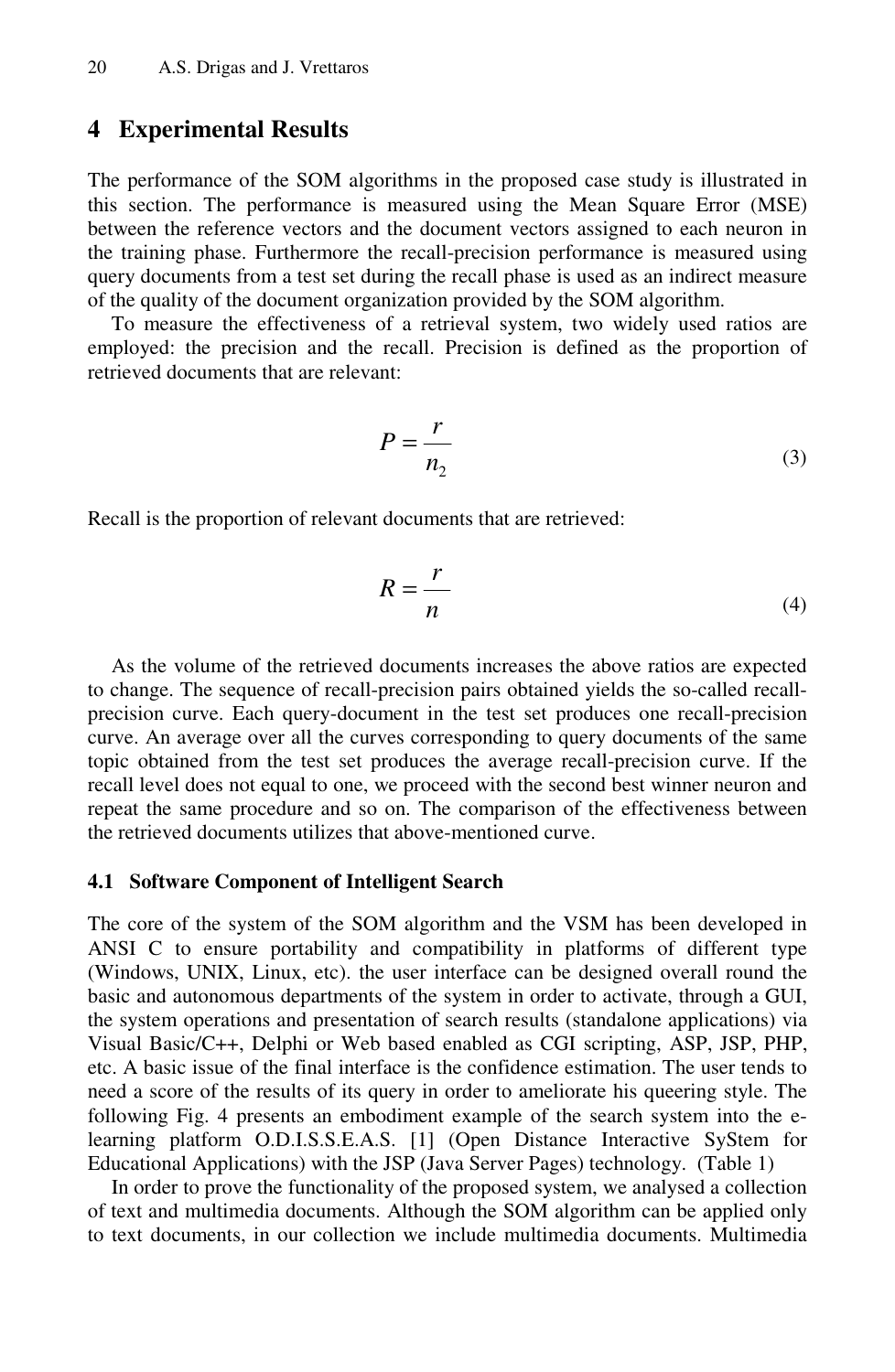| Collection                       | <b>Size</b><br>(Mb) | Number of<br>Documents | Average<br><b>Document</b><br>size(Mb) | Number of<br>Lexical Form | Number of<br>Terms |
|----------------------------------|---------------------|------------------------|----------------------------------------|---------------------------|--------------------|
| Textual                          | 69                  | 105                    | 0,283                                  | 99,659                    | 344,511            |
| Audio<br>(Audio<br>Description)  | 90                  | 35                     | 2,1                                    | 35,024                    | 140,832            |
| Image<br>(Image)<br>Description) | 32                  | 44                     | 0,344                                  | 18,067                    | 87,438             |
| Video<br>(Video<br>Description)  | 930                 | 16                     | 65                                     | 3,967                     | 23,898             |

**Table 1.** Results obtained from the analysis of the multimedia digital library



**Fig. 2.** The results of the two questions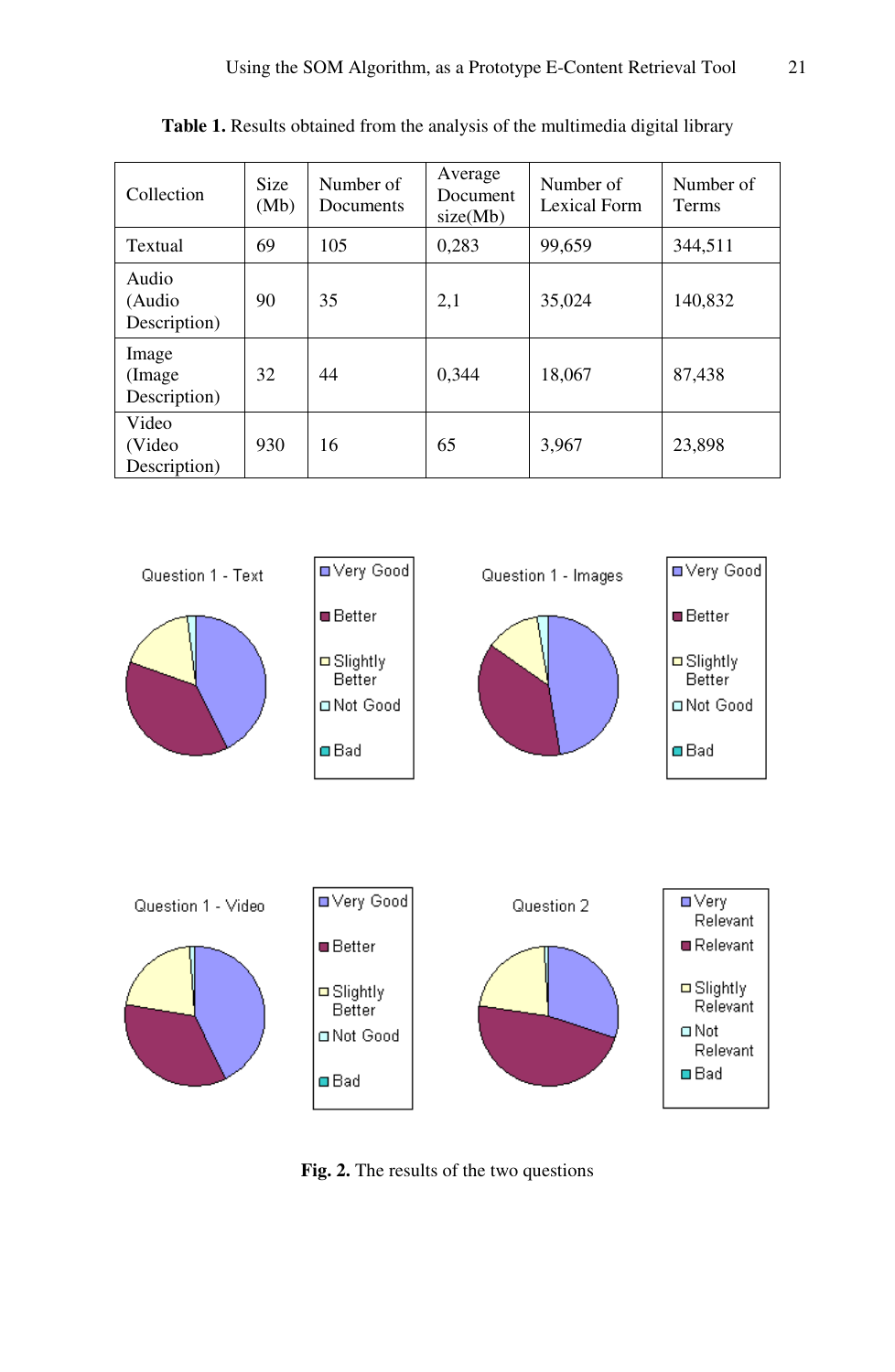documents are analysed through the annotation that is created for each picture, video and sound. In this all the collection is available in raw text format. The test collection consists of 200 documents, 95 are multimedia and 105 are textual. The average size of the documents is 2,3 Mb and the biggest document size is 180 Mb.

#### **4.2 Discussion**

The proposed system has been evaluated by means of its usability by the e-learning users. The e-learning users are the teachers who upload new material in the database and the students who download the teaching material. In order to measure the applicability of the system, we have set two questions to the users:

**Question 1:** how relevant (in percentage) are the retrieved documents, in collection categories, to the query compared to ordinary search engine?

**Question 2:** are you satisfied with the degree of correlation of the system?

The results of the questions are depicted in Fig. 2. The only disadvantage of the proposed system is that every time a new document is uploaded in the database, the learning process must run for the new document. This process is time consuming and costly. In the future work we are planning to improve the applicability of the system concerning the automatic learning process to tune in and watch the cultural event at the same time that it's being broadcast.

### **5 Comparison of SOM O.D.I.S.S.E.A.S with Desktop Search Engines**

SOM-O.D.I.S.S.E.A.S is focusing on the specific need of the user, which is the search of e-learning content, providing a simple and friendly user interface, in addition to the Google and Yahoo desktop search engines which provide many irrelevant add-ins and information, concerning the need of the users. In comparison to the MS search engine, SOM-O.D.I.S.S.E.A.S. provides multiple search (e.g. picture and text), in addition to the MS search that provides advanced search in categories (e.g. text or video). Also the criteria of the search are based on the "free phrase" inputted by the user and not on the name of a file or other criteria. The interface is designed following the basic rules of design, that is simple and friendly user interface which satisfies the needs of the user easily and directly, leaving out information that might distract and disorient the user from his target [14]. Thus, even a user who isn't familiar with the new technologies can simply search for e-learning content. For example, a teacher who has created a learning scenario for physics' lesson wants to search for the content he used, in order to make a scenario for the mathematics' lesson.

## **6 Conclusion**

In this paper is presented the use of the SOM algorithm along with a training algorithm, for document retrieval. The applicability of the algorithm is illustrated in an e-learning case study. A software component has been constructed to perform intelligent search in the educational documents. The performance of the training